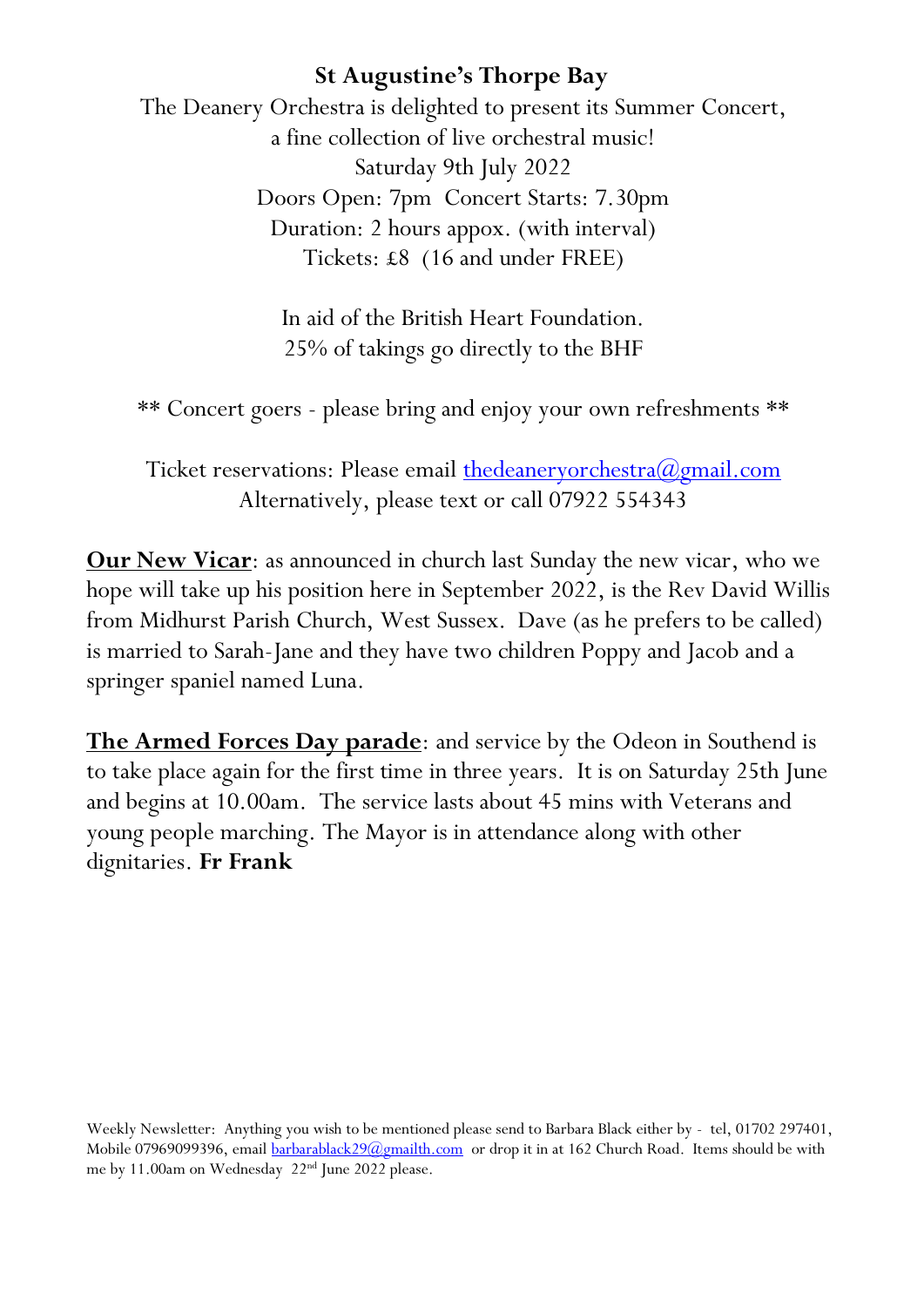

# **Sunday 19th June 2022: First Sunday after Trinity**

A warm welcome to St Augustine's Church today. All those who are baptised and accustomed to receiving communion in their own churches are invited to do so here. **Gluten free Communion wafers are available** - please ask when you come up to the altar rails. If you would prefer to receive a blessing, please feel free to come to the altar rail holding a service booklet.

### **Worship today**

8.00am: Holy Communion (BCP) 10:00am: Eucharist 6:30pm: Evensong

#### **Worship this coming week**

 $22<sup>th</sup>$  June Wednesday  $10:00$ am – Holy Communion No Evening Prayers due to Summer Break – Resumes on 28<sup>th</sup> June

### **Services next Sun 26th June 2022: Second Sunday after Trinity**

8.00am: Holy Communion (BCP) 10:00am: Eucharist 6:30pm: Evensong

#### **WHO'S WHO**

| For church enquiries call Phil Harrison | 01702 587597        |        |
|-----------------------------------------|---------------------|--------|
| Churchwarden:                           | Churchwarden: 01702 |        |
| vacancy                                 | Phil Harrison       | 711193 |

Website: [www.st-augustines.info.](http://www.st-augustines.info/) Webmaster: Peter Barron Ass: B Black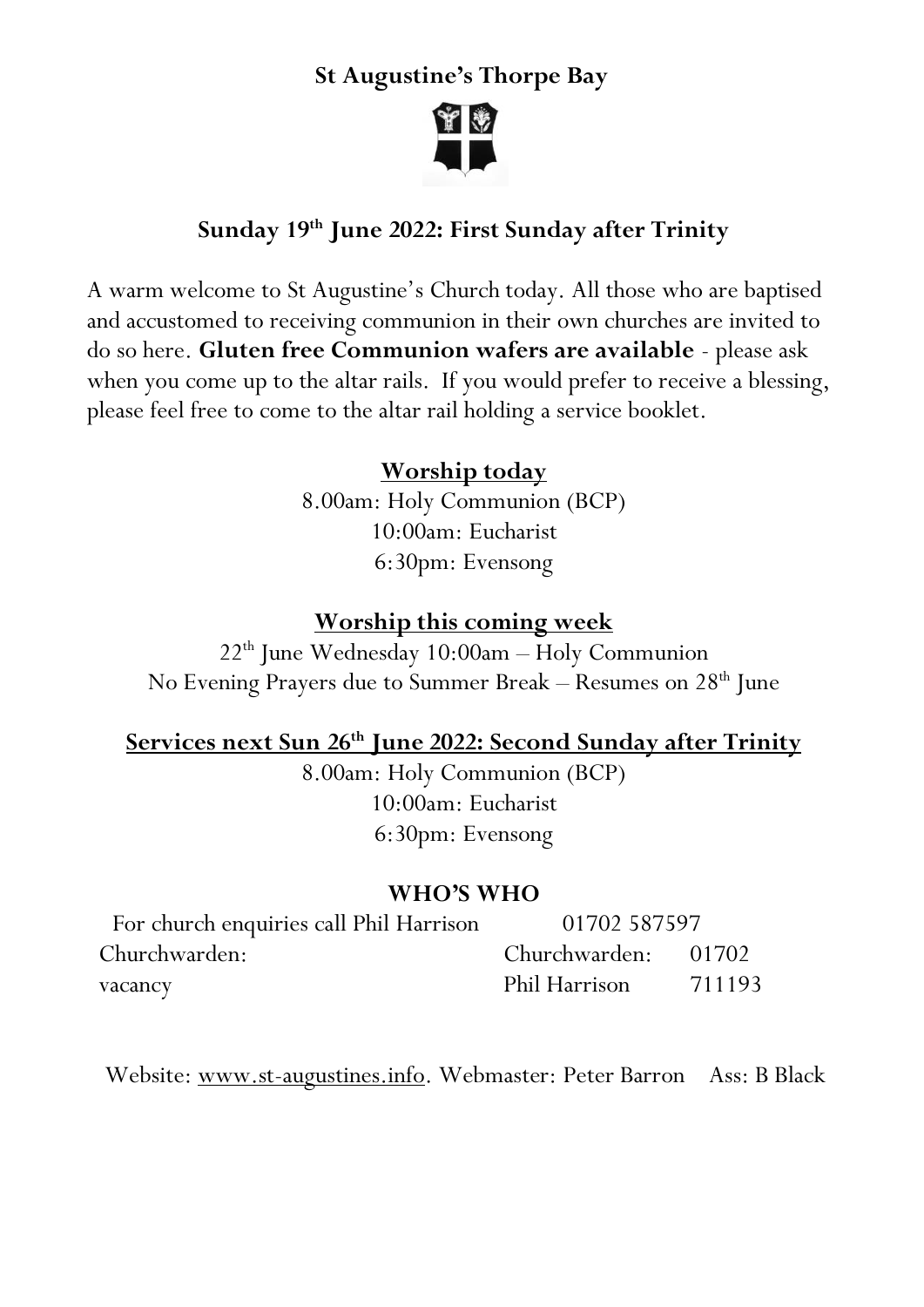**Opening Hymn:** *507 Lord of all hopefulness* **Collect:** *God of truth, help us to keep your law of love and to walk in ways of wisdom, that we may find true life in Jesus Christ your Son. First Reading: Isa 65. 1-9 Second Reading: Galatians 3.23 - end Gradual Hymn: 383 Be still for the presence of the lord Gospel: Luke 8.26 – 39 Then they arrived at the country of the Gerasenes, which is opposite Galilee. As he stepped out on land, a man of the city who had demons met him. For a long time he had worn no clothes, and he did not live in a house but in the tombs. When he saw Jesus, he fell down before him and shouted at the top of his voice, 'What have you to do with me, Jesus, Son of the Most High God? I beg you, do not torment me'— for Jesus had commanded the unclean spirit to come out of the man. (For many times it had seized him; he was kept under guard and bound with chains and shackles, but he would break the bonds and be driven by the demon into the wilds.) Jesus then asked him, 'What is your name?' He said, 'Legion'; for many demons had entered him. They begged him not to order them to go back into the abyss. Now there on the hillside a large herd of swine was feeding; and the demons begged Jesus to let them enter these. So he gave them permission. Then the demons came out of the man and entered the swine, and the herd rushed down the steep bank into the lake and was drowned. When the swineherds saw what had happened, they ran off and told it in the city and in the country. Then people came out to see what had happened, and when they came to Jesus, they found the man from whom the demons had gone sitting at the feet of Jesus, clothed and in his right mind. And they were afraid. Those who had seen it told them how the one who had been possessed by demons had been healed. Then all the people of the surrounding country of the Gerasenes asked Jesus to leave them; for they were seized with great fear. So he got into the boat and returned. The man from whom the demons had gone begged that he might be with him; but Jesus sent him away, saying, 'Return to your home, and declare how much God has done for you.' So he went away, proclaiming throughout the city how much Jesus had done for him.*

*Offertory Hymn: 380 At the name of Jesus (omitting starred verses) Communion Hymn: 505 Living Lord*

*Post-Communion Prayer: Eternal Father, we thank you for nourishing us* with these heavenly gifts: may our communion strengthen us in faith, build us up in *hope, and make us grow in love; for the sake of Jesus Christ our Lord.*

*Closing Hymn: 353 Jerusalem*

*Please join us for refreshments after the 10.00 am service today.*